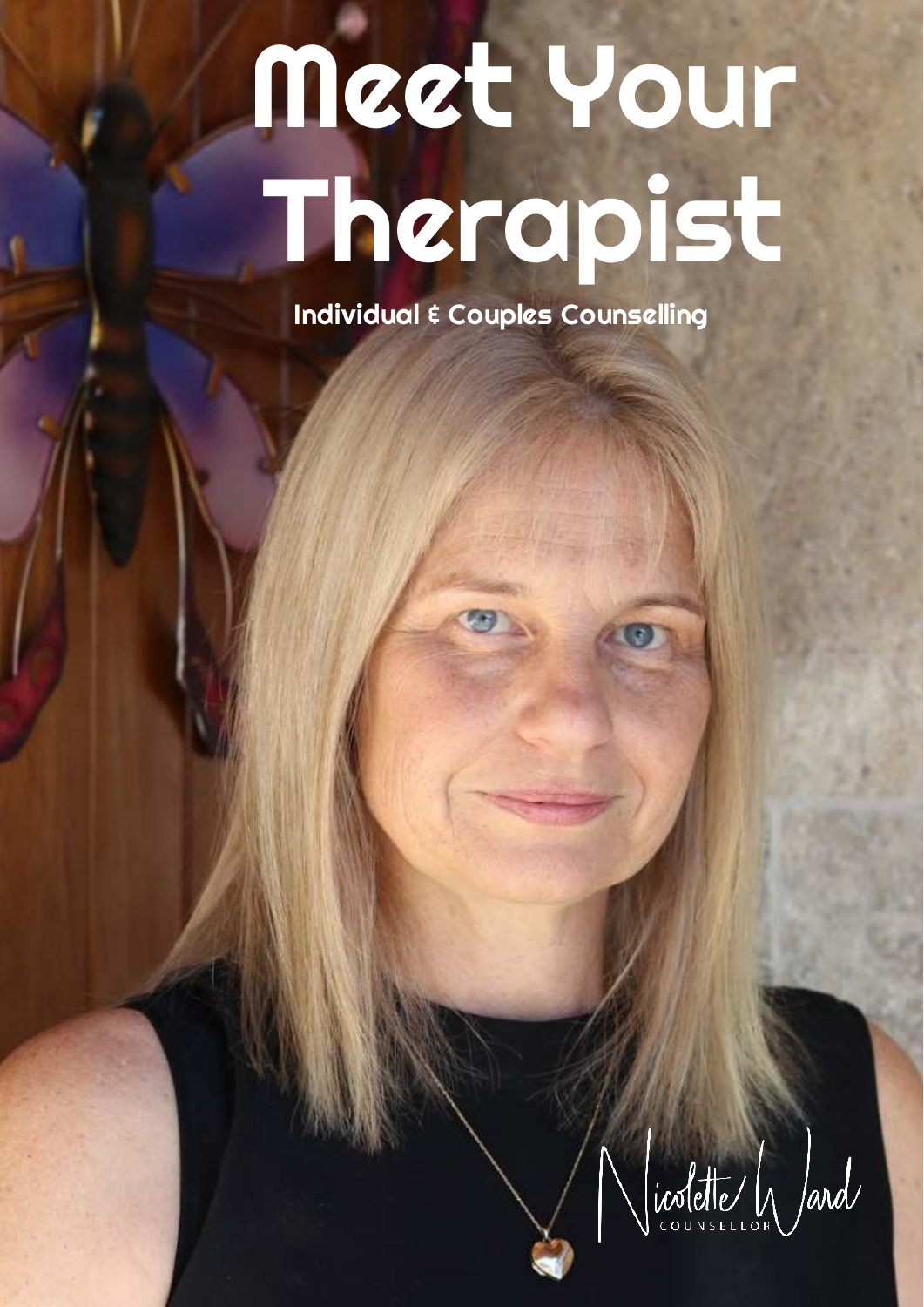

# Hello, and Welcome

Life can be tough to navigate sometimes. We all need a little help at certain times, even if it is just to say: "Yes, it is okay to feel this way".

I am available to you as a sounding board, a listener, a place to unfold, to drop your armour so you can take a deep breath and bring things into perspective.

You are your own best teacher, and I create a holding space in which we can do this together. When we sit in session, you may do this in the comfort of your own home. I in mine, online, or in my practice, **in person**, we become fellow travellers, for a brief moment in time.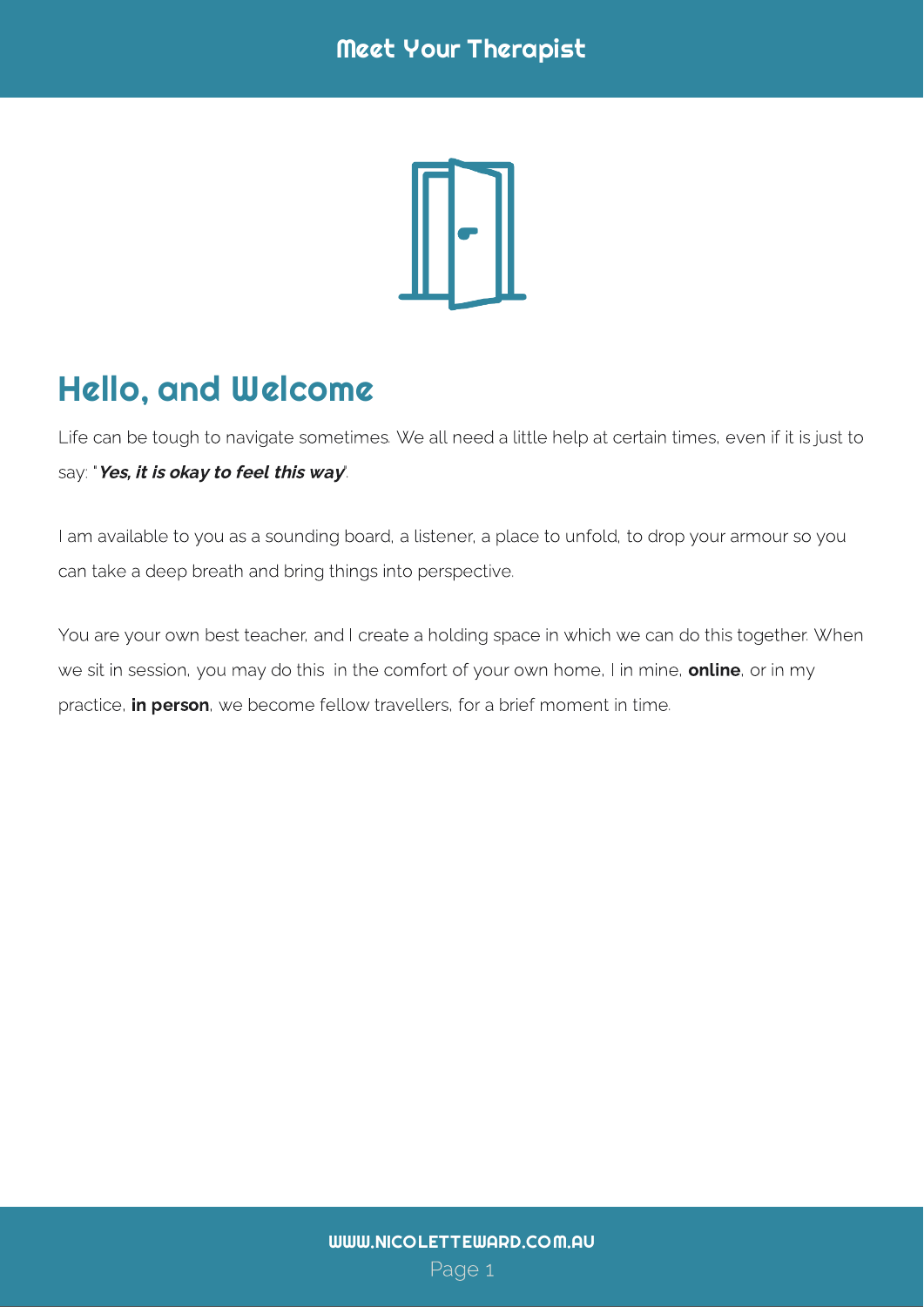#### Session Structure - Couples



At present I am doing face to face and online appointments. If we do go into CV19 Lockdown, for the health and well-being of my clients and my family, I am only able to take online appointments. I use Zoom technology; it is as simple as clicking on a link to connect. In the meantime, we can successfully use a blend of both online and face to face where necessary. All first time online appointments are book and pay to secure and confirm your spot. Once you have paid, you can always reschedule. Refunds are rare so please be sure you wish to make an appointment.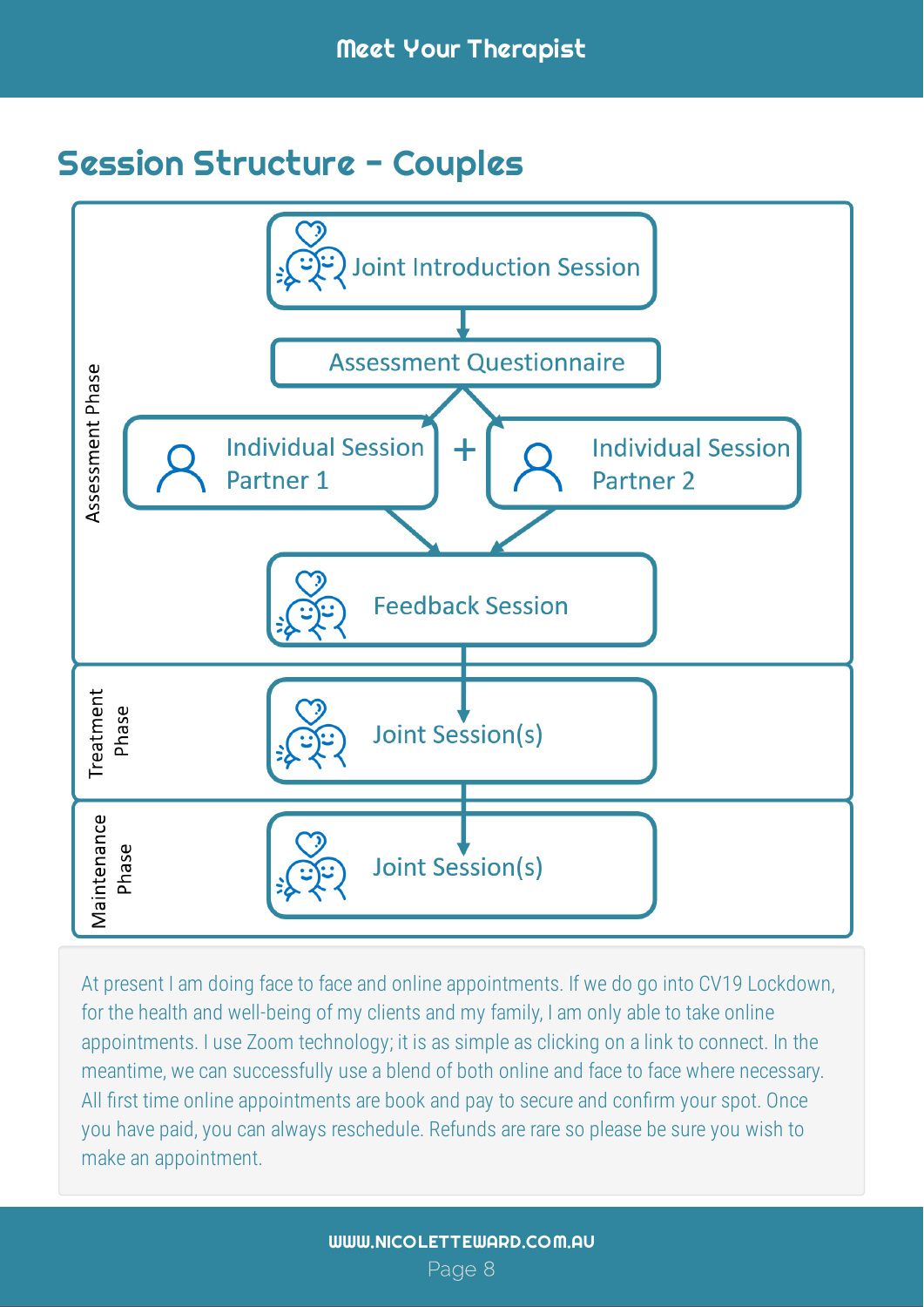## Introduction Session

During the introduction session, we identify the in your lived experience of your relationship. We also look at your needs, love language, attachment styles, and any other dynamics at play in your relationship e.g. mental health, conict styles, signicant events etc. main issues

#### Individual Session

During the structured , you get to talk freely, without your partner present. While your partner is not present, please also know that all information disclosed within this session is also available to your partner as required in future sessions. At all times are  $\frac{1}{2}$  and at all  $\frac{1}{2}$  and maintained. This session is available for you so you can talk without the distraction of a partner. interview session visibility and transparency

## **Quiz**

The Gottman Assessment tool is an online assessment that takes roughly 2 hours to complete and  $t_{\rm eff}$  you can save along the way. It has a extrapolation  $\epsilon$  and provides around  $\epsilon$  and  $\epsilon$ etc. This generates an 80-90 page report that I usually condense into a one page report that we use in the session. Your therapist will determine with you if this needs to be done for the purposes of supporting your relationship during your introductory session. therapeutic effect, and provides indicators conflict styles, relationship dimensions, domestic violence, mental health that might be at play in your relationship Feedback

#### Feedback Session

During this session we look at areas of . We discuss the together to identify where to start, so that we can collaborate on where we can be most effective. strength, notable history of the relationship, mental health, presenting problems and then finally the treatment plan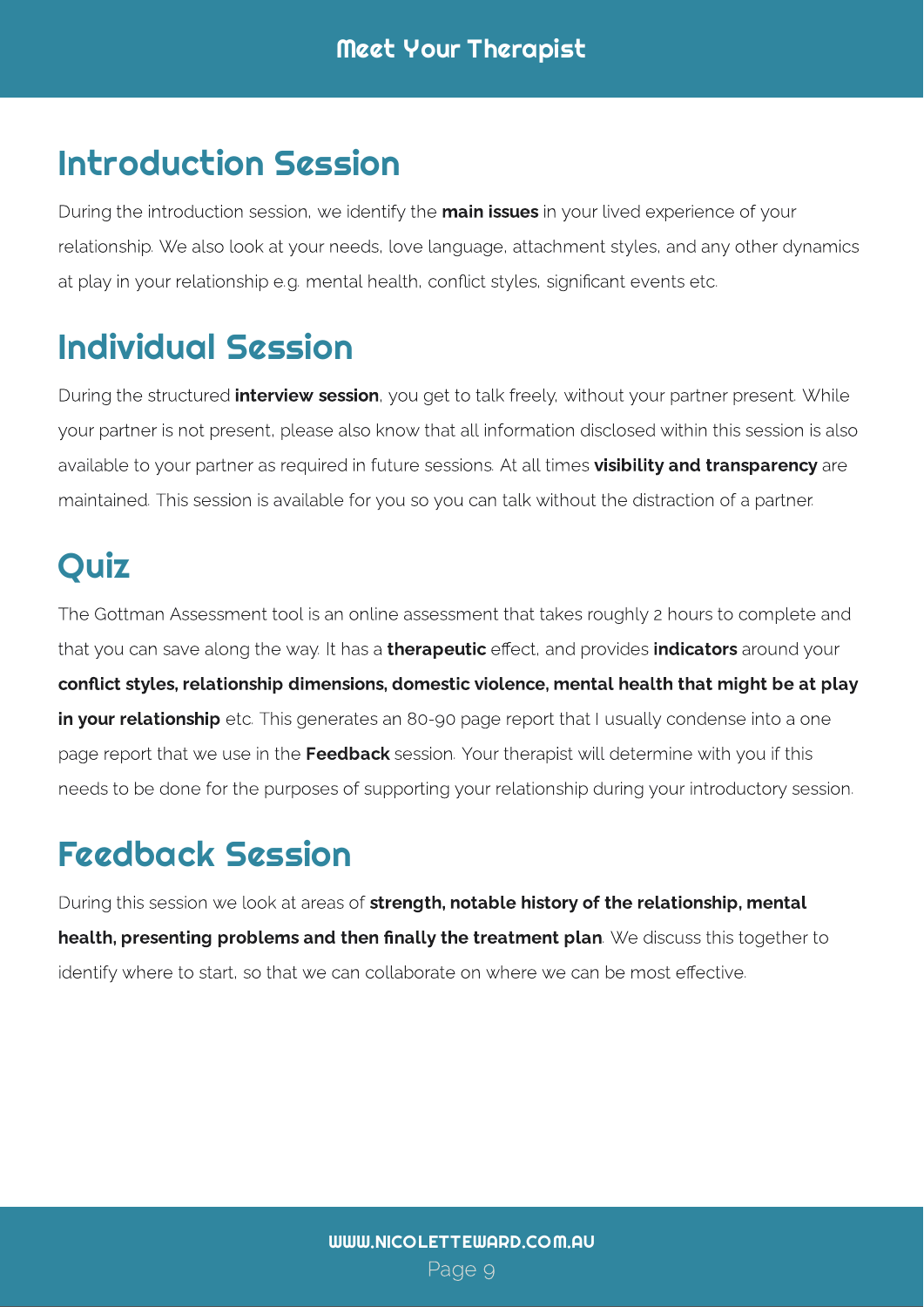

## Online Tools

Using Zoom to connect online is as **easy as 1-2-3**. When you book an online session, I will send you a link via email or sms that looks like this:

#### https://zoom.us/j/96021920741?pwd=UmZkK1UwRXEwQlZJOXhYMEhUNFNLdz09

Simply join Zoom Meeting by just clicking on the link about 10 minutes before the meeting to allow the installer to work on your computer. If you are using an iPad or a smartphone, please install *Zoom*<br>. from the *App* store before you get started.<br>-

You can also go to or Zoom.us and click that I send you in the email. **Zoom.com** or Zoom.us and click **Join a Meeting, enter the Meeting ID and** Password

Here is a quick 1 minute tutorial on how to join a Zoom meeting[.](https://www.youtube.com/embed/hIkCmbvAHQQ?rel=0&autoplay=1&cc_load_policy=1)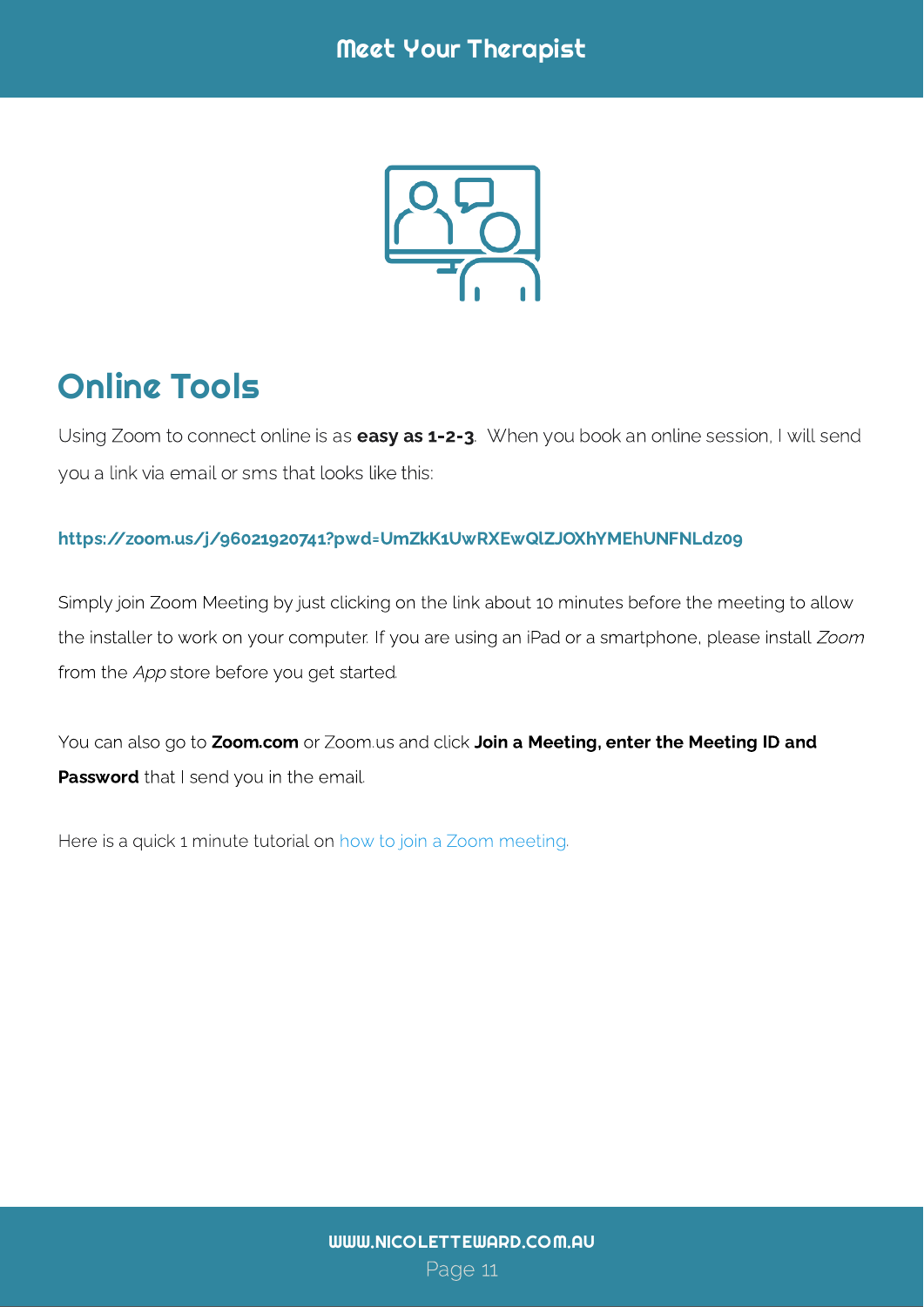#### Meet Your Therapist



# How do I pay?

,  $\frac{1}{2}$  ,  $\frac{1}{2}$  ,  $\frac{1}{2}$   $\frac{1}{2}$   $\frac{1}{2}$   $\frac{1}{2}$   $\frac{1}{2}$   $\frac{1}{2}$   $\frac{1}{2}$   $\frac{1}{2}$   $\frac{1}{2}$   $\frac{1}{2}$   $\frac{1}{2}$   $\frac{1}{2}$   $\frac{1}{2}$   $\frac{1}{2}$   $\frac{1}{2}$   $\frac{1}{2}$   $\frac{1}{2}$   $\frac{1}{2}$   $\frac{1}{2}$   $\frac{1$ . Please be sure to identify your surname and invoice number. transfer For all first time appointments, payment will be made via the booking system on my website.

In the event of a no show, and your session has been paid  $f(x)$  your session fee is non-

**Bank Transfer:** Your invoice contains the bank details in the *Notes* section of your Tax Invoice.<br> Payment upfront is preferred for the initial session, and for every session thereafter, payment can occur post session.

Please quote your invoice number (e.g. IV0345 and surname) in the description field of your bank transfer so your payment can be matched to your invoice.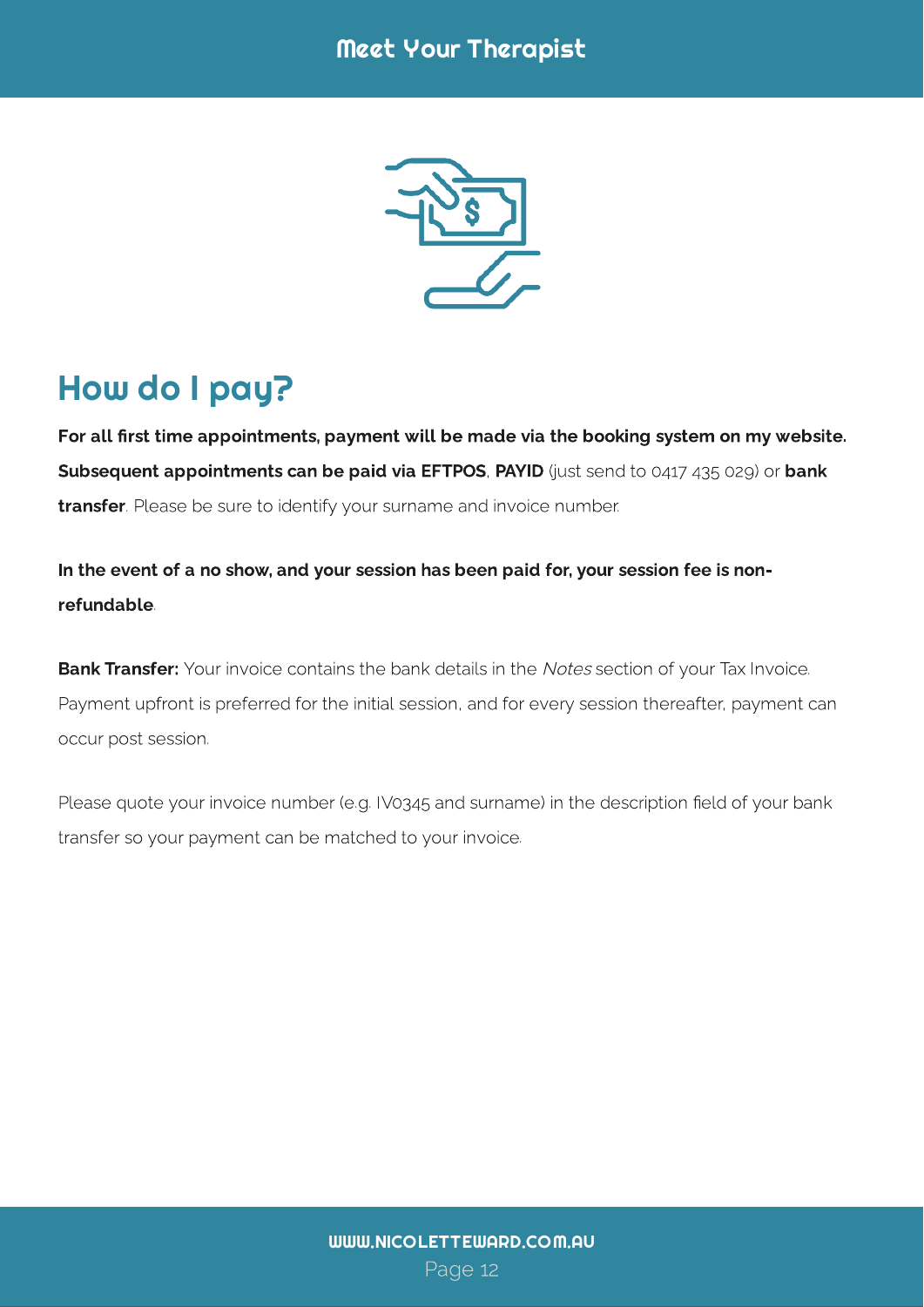### In closing

I look forward to working with you to get **clarity** going forward.

Please also know that it is my policy to communicate to both parties at all times, even down to sending the tax invoice, scheduling appointments etc.

any point. Both partners will be communicated with at all times. That said, I am always excited to meet with you to do the good work and take advantage of this situation to create an opportunity for growing and strengthening your relationship(s). In the interests of fairness, and ethical practice, please do not 'back channel' your therapist at

# Begin Your Journey Today

Flexible, Early & Late Appointments Extended Appointments Reasonable Rates Free 15 Minute Consult for New Clients Q & A Between Sessions Support **Private & Confidential** Online Available

#### [Visit My Site](https://www.nicoletteward.com.au/)

Page 13 [WWW.NICOLETTEWARD.COM.AU](http://www.nicoletteward.com/meet-your-therapist.html)